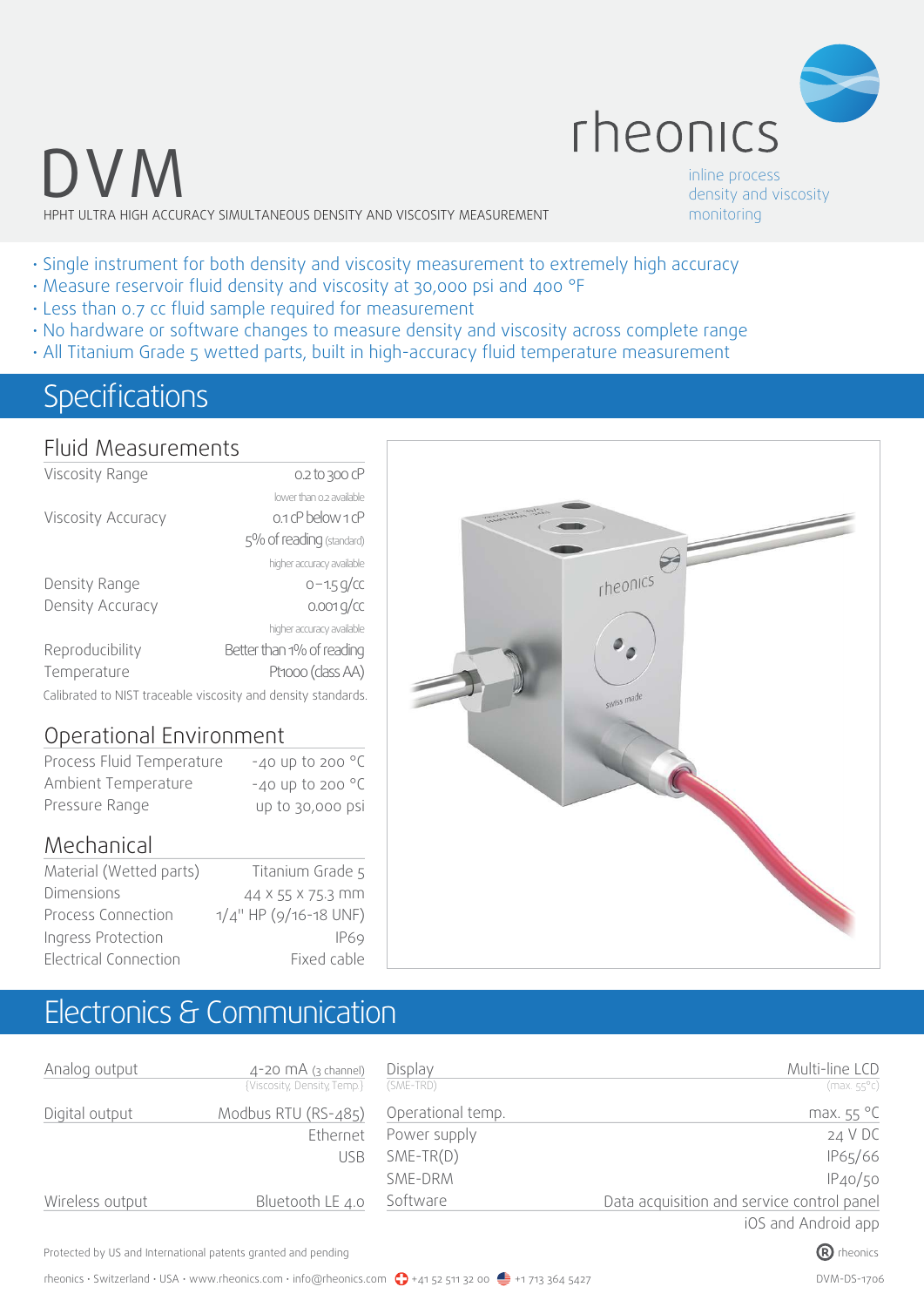HPHT ULTRA HIGH ACCURACY SIMULTANEOUS DENSITY AND VISCOSITY MEASUREMENT



## Operating principle

The rheonics DVM measures viscosity and density by means of a torsional tuning fork resonator with flattened tine ends, which is immersed in the fluid under test. The more viscous the fluid, the higher the mechanical damping of the resonator, and the denser the fluid, the lower its resonant frequency. From the damping and resonant frequency, the density and viscosity may be calculated by means of rheonics' proprietary algorithms. Thanks to rheonics' coupled torsional resonator design (US patent number 9518906), the transducer is perfectly balanced, while maintaining excellent mechanical isolation from the sensor's mounting.

Damping and resonant frequency are measured by the rheonics sensing and evaluation electronics (US patent number 8291750). Based on rheonics' proven gated phase-locked loop technology, the electronics unit offers stable and repeatable, high-accuracy readings over the full range of specified temperatures and fluid properties.



## Application

#### PVT and coreflood studies

• Highly accurate and reliable density measurement at pressure to 30,000 psi and temperature to 400 °F

- Complete DVM sensor unit rated for up to 200 °C temperature for installation in PVT oven or bath
- Fully automated inline high pressure and high tempeature density meter and viscometer

• Live oil viscosity (dynamic and kinematic) and density measurement in combination with high pressure sample

cylinders and high pressure pump

• Improve crude oil separation and recovery from wells by understanding behavior of reservoir fluid through multistage separators under operation pressure and temperatures of each stage

• Stable and repatable measurements of fluid property of foamed systems under extreme conditions

• Gas viscosity at HPHT for flow modeling in poros media

#### Real-time scale deposition evaluation

• Evaluate the performance of scale and wax inhibitors at high pressure and high temperature

#### Oil fields fluids

• Viscosity measurement of completion fluids at high pressure and high temperature

• Inline real-time on location accurate measurement of fracturing fluid viscosity and density

• Long term HPHT viscosity monitoring of drilling mud to assess heat stress and thermal stability

• Continuous measurement - eliminate manual sampling



#### Other applications:

- Jet fuel, aerosols, adhesives, automotive fluids, coatings, colloids, dispersions
- High pressure diesel injector development
- Lubricant viscosity profile under operational high pressure and high temperature conditions
- Gas mixture specific gravity measurement under HPHT conditions
- Simulation of deepwater conditions. Pipeline and umbilical restart tests
- Stability tests of emulsions for non-newtonian and newtonian fluids
- Small form factor for direct installation in flow lines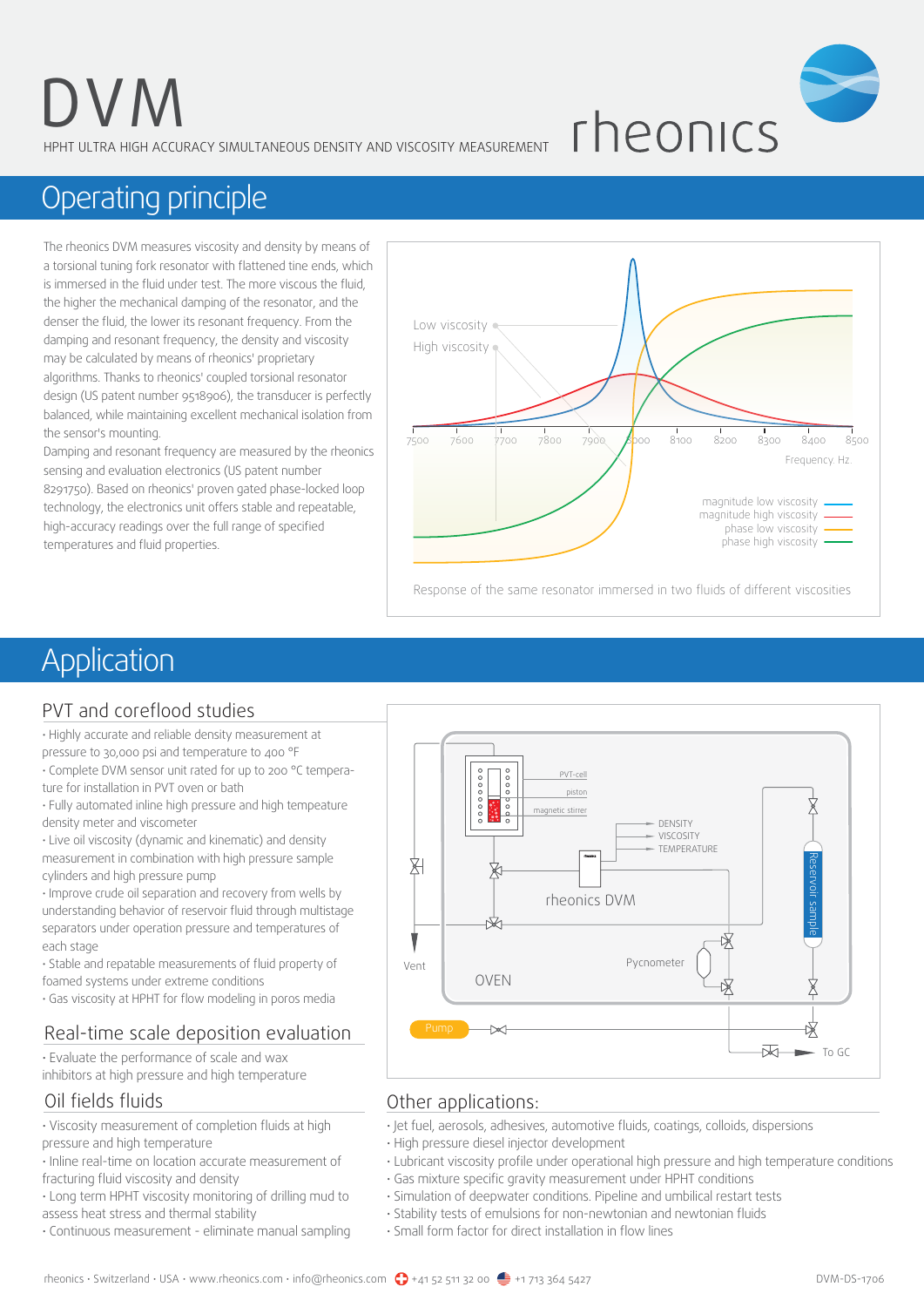HPHT ULTRA HIGH ACCURACY SIMULTANEOUS DENSITY AND VISCOSITY MEASUREMENT

rheonics

## Mechanical & Electrical



85.0 [3.35"]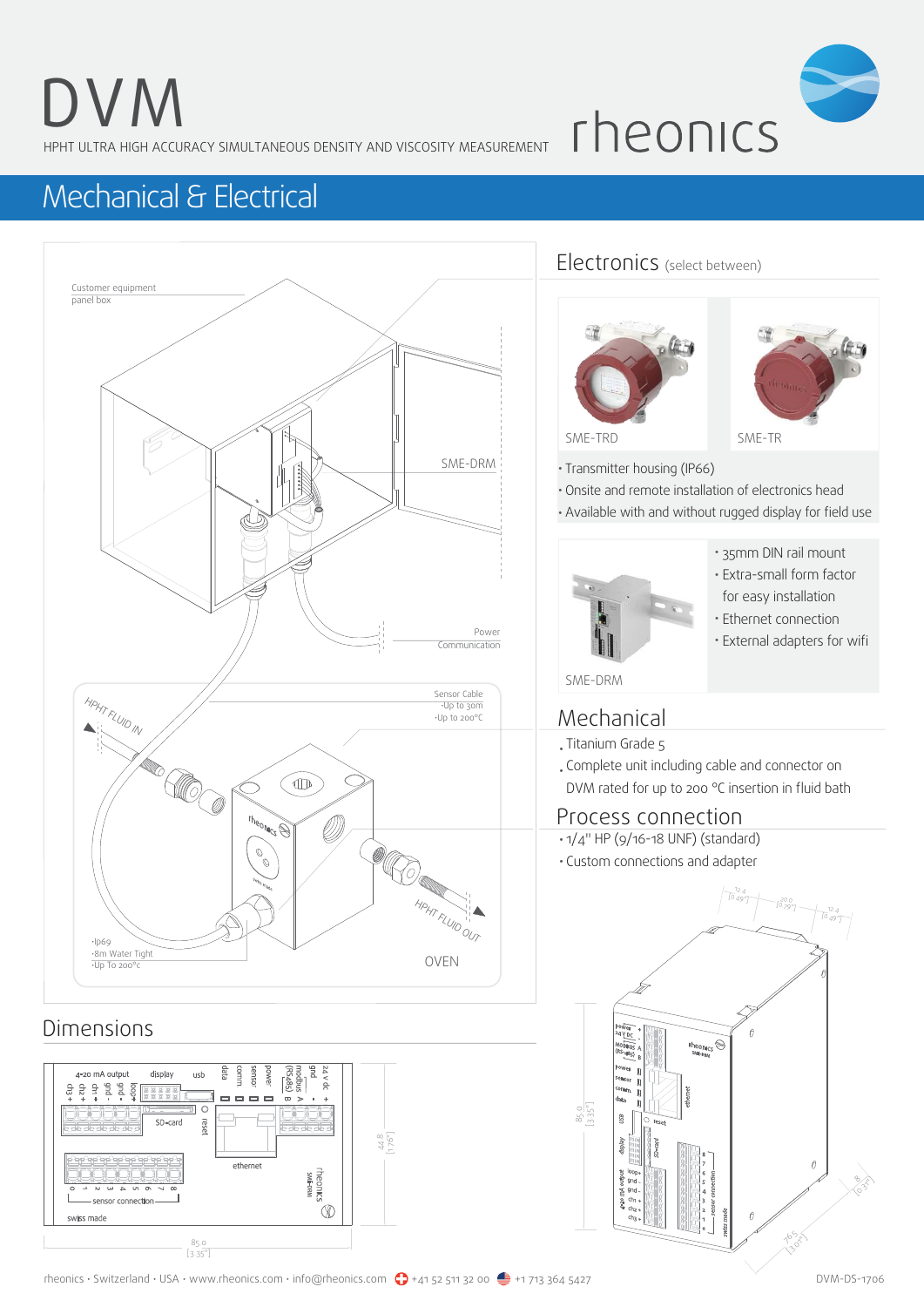

HPHT ULTRA HIGH ACCURACY SIMULTANEOUS DENSITY AND VISCOSITY MEASUREMENT

inline process density and viscosity monitoring

## Electronics installation



### Dimensions

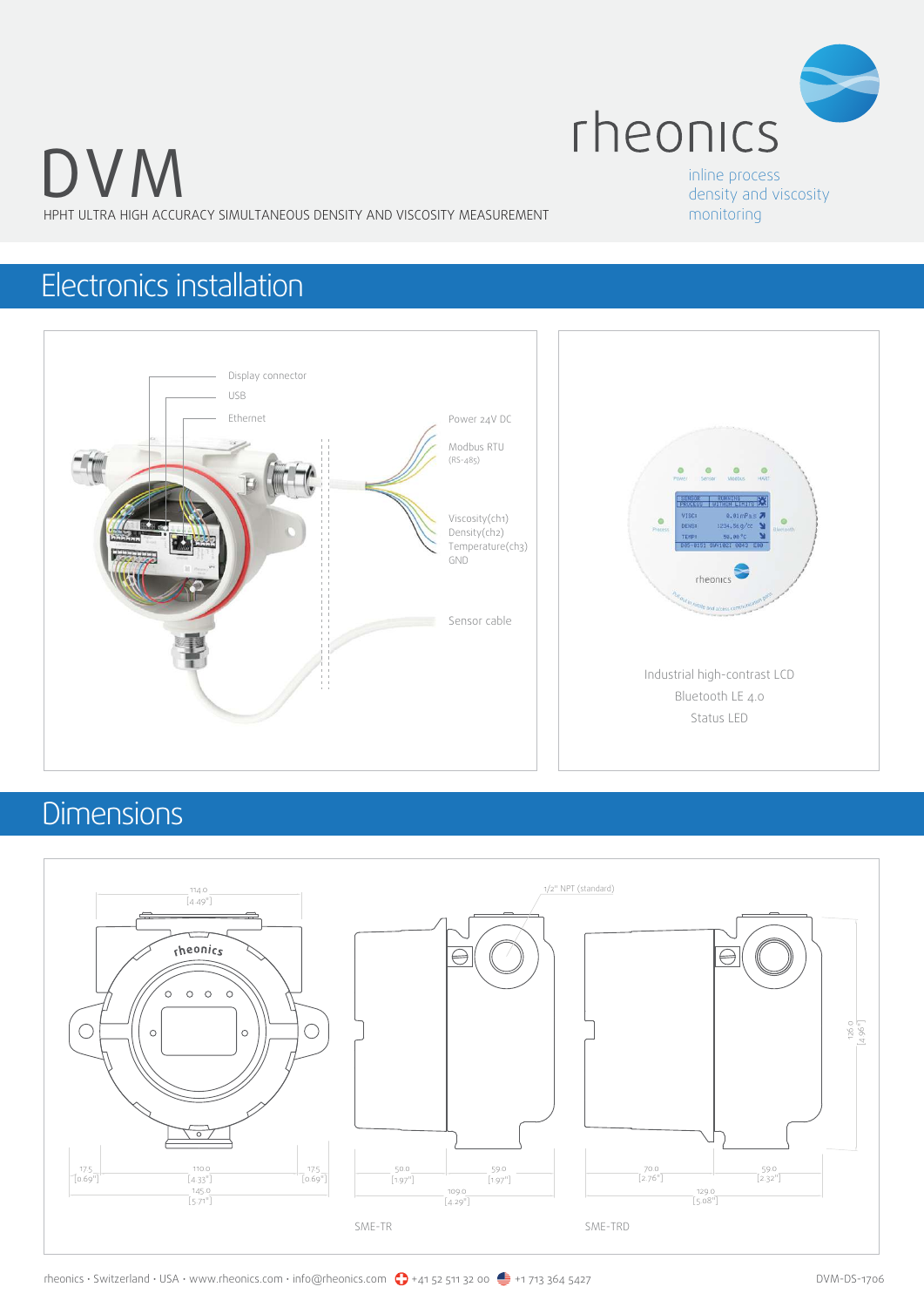

HPHT ULTRA HIGH ACCURACY SIMULTANEOUS DENSITY AND VISCOSITY MEASUREMENT

#### inline process density and viscosity monitoring

### DVP dimensions



### **Software**



#### rheonics Application PC Data Acquisition & Analysis